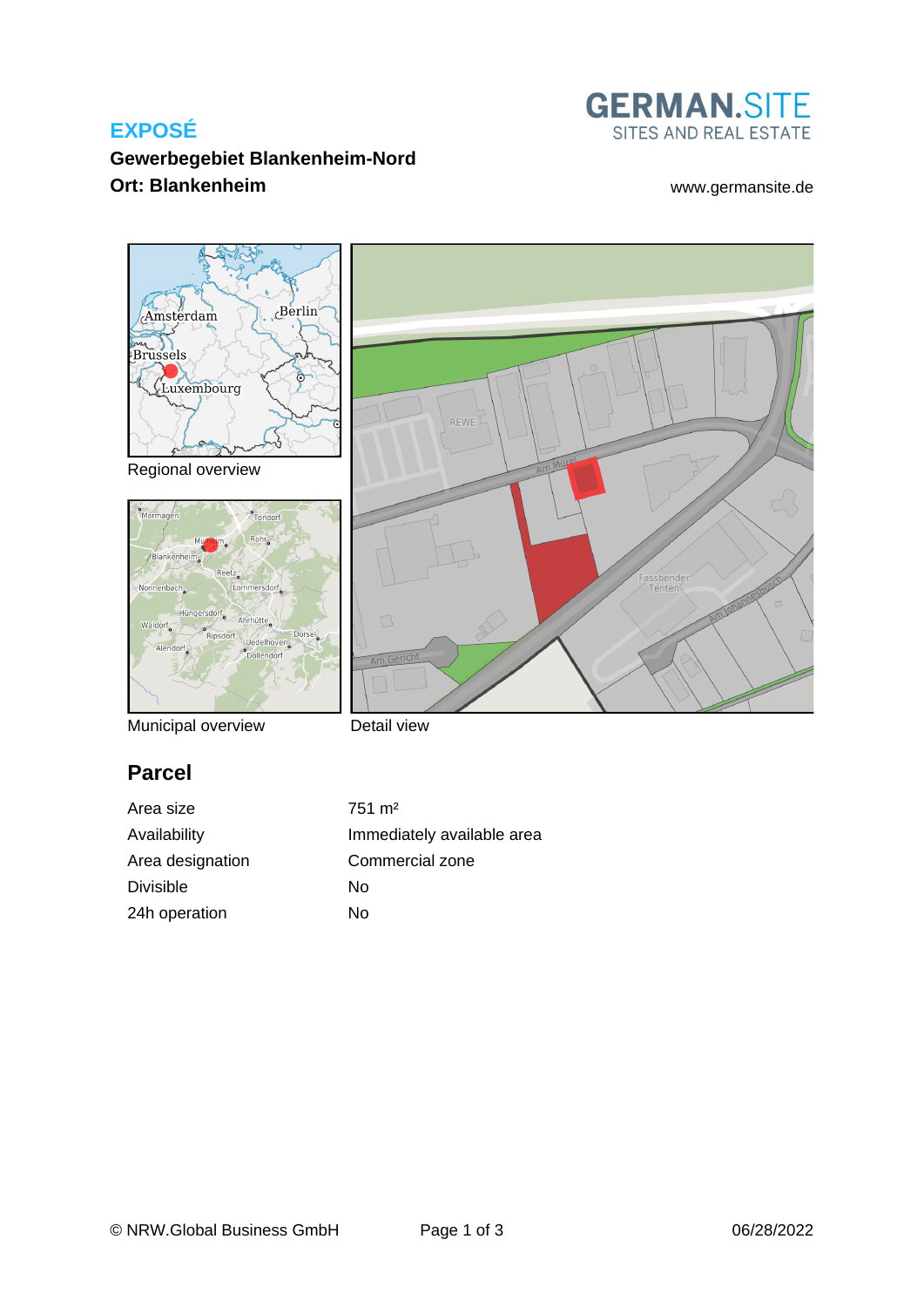# **EXPOSÉ**



## **Gewerbegebiet Blankenheim-Nord Ort: Blankenheim** [www.germansite.de](http://www.germansite.de)

### **Details on commercial zone**

Blankenheim - North Industrial Area

The very favorably located Blankenheim commercial zone has an area of approx. 45 ha. Transport links are provided by the B 51 and B 258 highways running right by the commercial zone. First developed in 1973/74, the commercial zone was expanded in 1993, then again in 1996. The third extension was completed in 2005. The current industrial area is almost completely occupied by commercial settlements.

Main companies Blankenheimer Baugesellschaft, Verbrauchermärkte, Baumarkt Fassbender-Tenten, Autohaus Thomas

| Industrial tax | 450.00 %                       |  |
|----------------|--------------------------------|--|
| multiplier     |                                |  |
| Price          | 6.14 - 7.67 € / m <sup>2</sup> |  |
| Area type      | GE                             |  |

## **Links**

<https://www.gistra.de>



Erreichbarkeit in 20 Minuten: 45.000 Luftbild Einwohner



# **Transport infrastructure**

| Freeway      | A 1 keine Ortsdurchfahrt | 3 km  |
|--------------|--------------------------|-------|
| Airport      | Köln-Bonn                | 70 km |
| Port         | Köln                     | 70 km |
| Rail freight | Köln                     | 70 km |